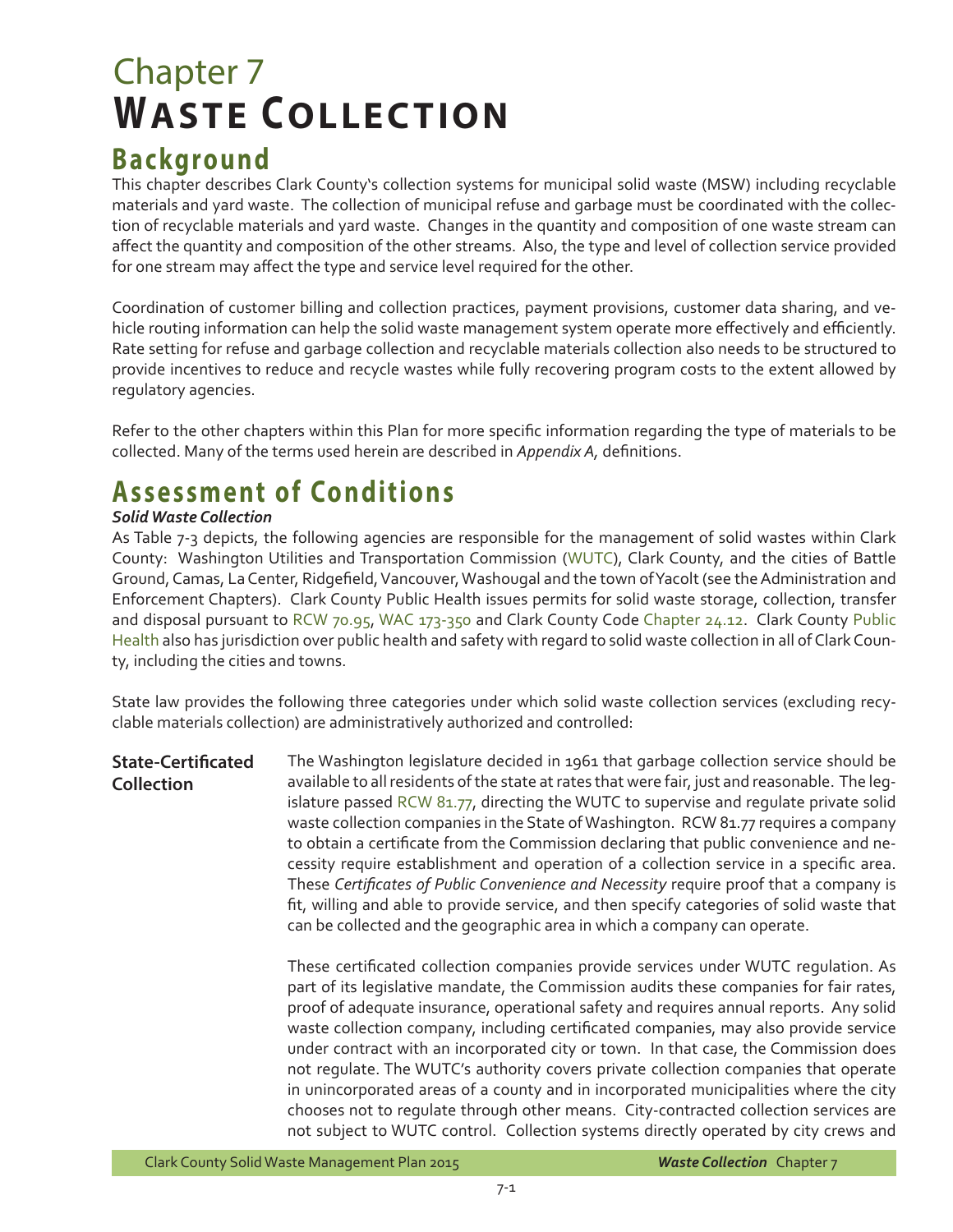equipment are also exempted from regulation by the WUTC.

The WUTC establishes collection fees (rates) for certificate holders on the basis of operating costs and revenues. Every certificated collection company is required to file a tariff with the WUTC, showing rates and charges applicable to the collection, transportation, and disposal of solid waste in its service area. The WUTC may approve or modify the requested rates. Certificated companies cannot alter their rates or charges without WUTC approval.

The WUTC requires certificated collection companies to "use rate structures and billing systems consistent with the solid waste management priorities set forth under [RCW](http://apps.leg.wa.gov/rcw/default.aspx?cite=70.95) [70.95](http://apps.leg.wa.gov/rcw/default.aspx?cite=70.95)" and provide minimum levels of solid waste collection and recycling services pursuant to local solid waste management plans and municipal ordinances. The WUTC has no direct authority or rate-setting responsibility for solid waste transfer or disposal facilities.

Since the early 1900's, the Commission has regulated the transportation of property (including nonresidential recyclable materials) for hire over public roadways under the authority of RCW 81.80. The regulation was essentially the same as that of solid waste collection companies. Commercial recycling is regulated under [RCW 81.80](http://apps.leg.wa.gov/rcw/default.aspx?cite=81.80) because it has been designated as property, not solid waste. However, the passage of the *Federal Aviation Administration Authorization Act* (FAAAA) of 1994 pre-empted state or local regulation of transportation of property (including nonresidential recycling), in terms of where a company can operate, how much they can charge, and what kinds of property they can transport. At that time, the legislature moved the Commission's responsibility for safety inspection for common carriers to the Washington State Patrol. The Commission retains the responsibility to issue permits and verify insurance for common carriers. Common carrier permits provide companies with the authority to transport general commodities including nonresidential recyclable materials.

#### **City-Controlled Collection**

Cities have the authority to make collection mandatory in all or part of its incorporated boundaries. Mandatory collection means that all waste generators must subscribe to and pay a minimum fee for collection even if they do not use the service. The following options are available to cities for managing solid waste collection:

**WUTC-Certificated Collection.** A city can delegate management authority and responsibility to the WUTC. Under this option, collection services within the city are provided by a certificated private company supervised and regulated by the WUTC. WUTC certificates and operating requirements may be supplemented within cities by licenses (or "franchises"). Under a licensed collection system, collection rates charged by city-licensed but WUTC-certificated private companies are set by the WUTC, with any city-imposed licensing tax added on top of, or factored into, rates. It is the collection company's responsibility to collect fees for services rendered and to remit a licensing fee, franchise tax or fee based on gross receipts to the city. The license therefore benefits the city by generating revenues. However, the WUTC remains the regulatory authority for licensed collection.

**Contracted Collection with a Private Service Provider.** A city can contract with any private collection company for residential and nonresidential collection services within all or part of its incorporated area. Thus, a city can control collection activities without operating its own municipal collection utility. This is the only avenue for non-certificated private collection companies to become involved in collection services in the State of Washington. The service areas for these private collection companies would be limited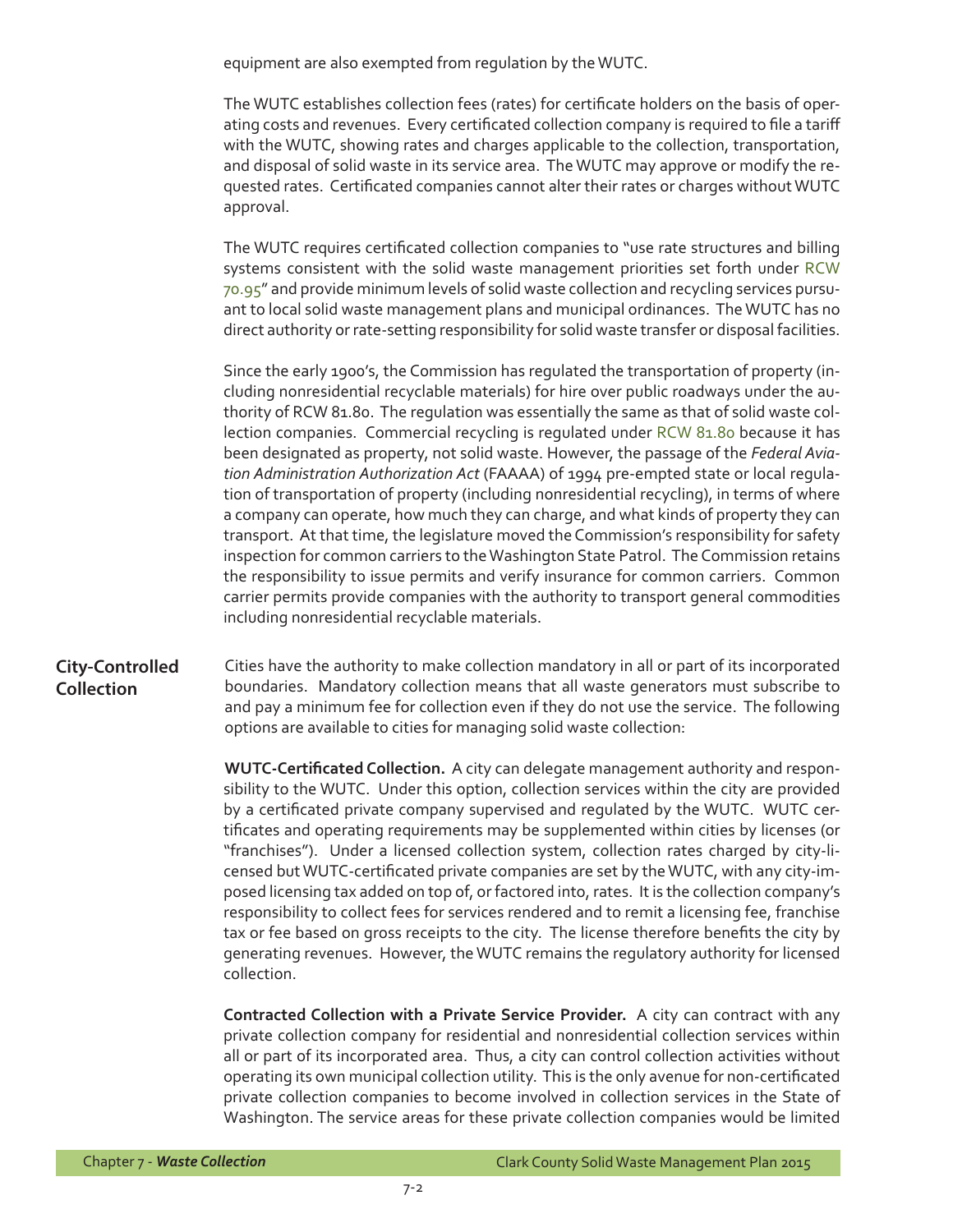to the contracted municipal boundaries and would not be subject to regulation by the WUTC. Under a contracted collection system, management and regulation of the system are the responsibility of the city. The contract would regulate operating conditions, rates, and billing practices. Collection of fees for services could be the responsibility of either the city or the collection company. Typically, a city ordinance would set forth the level of collection service provided, rate structures to be used, and operating requirements.

**Municipal Collection** systems can also be operated by a city as a municipal service with its own equipment and personnel. A city with municipal collection generally determines its own rate structure, operating requirements and levels of service. In addition, the city is usually responsible for customer billing.

#### **County-Controlled Collection** Statutory restrictions imposed upon counties by [RCW 36.58A](http://apps.leg.wa.gov/rcw/default.aspx?cite=36.58A) limit a county's authority with respect to solid waste collection. A county currently may provide collection services itself or through direct contract only if no qualified private company is willing or able to do so. In addition, a county may not provide service in an existing certificated area unless it acquires rights by purchase or condemnation. Except in the circumstances stated above, the county is prohibited from directly managing or operating solid waste collection systems. It is unlikely that such a combination of circumstances would ever occur within Clark County.

However, a county may exercise limited control of solid waste collection service in unincorporated areas through the adoption of service-level ordinances. Service-level ordinances can establish the types and levels of services to be provided to both residential and nonresidential customers. In addition, such ordinances can encourage rate structures that promote waste reduction and recycling activity.

A county may also exercise some control of collection activities within its unincorporated areas by establishing solid waste collection districts. Within such a district all solid waste generators could be required to subscribe to and pay for collection services; the private service provider and the collection rates would be regulated by the WUTC. Solid waste collection districts are generally limited to unincorporated areas of a county, although with consent from the legislative authority of a city or town, collection districts can include areas within the corporate limits of the city.



If a county were to form such a district, the WUTC would be required to investigate whether the existing certificated collection companies were willing and/or able to provide collection services. If the existing certificated collection company could not or would not provide the service, then the WUTC could issue a certificate to another collection company. A county can directly provide collection services within these districts only after notification by the WUTC that no qualified collection companies are able and/or willing to perform said service. If a collection district is established, a county may be asked to collect fees from delinquent customers should the private collection company be unable to do so.

Clark County Solid Waste Management Plan 2015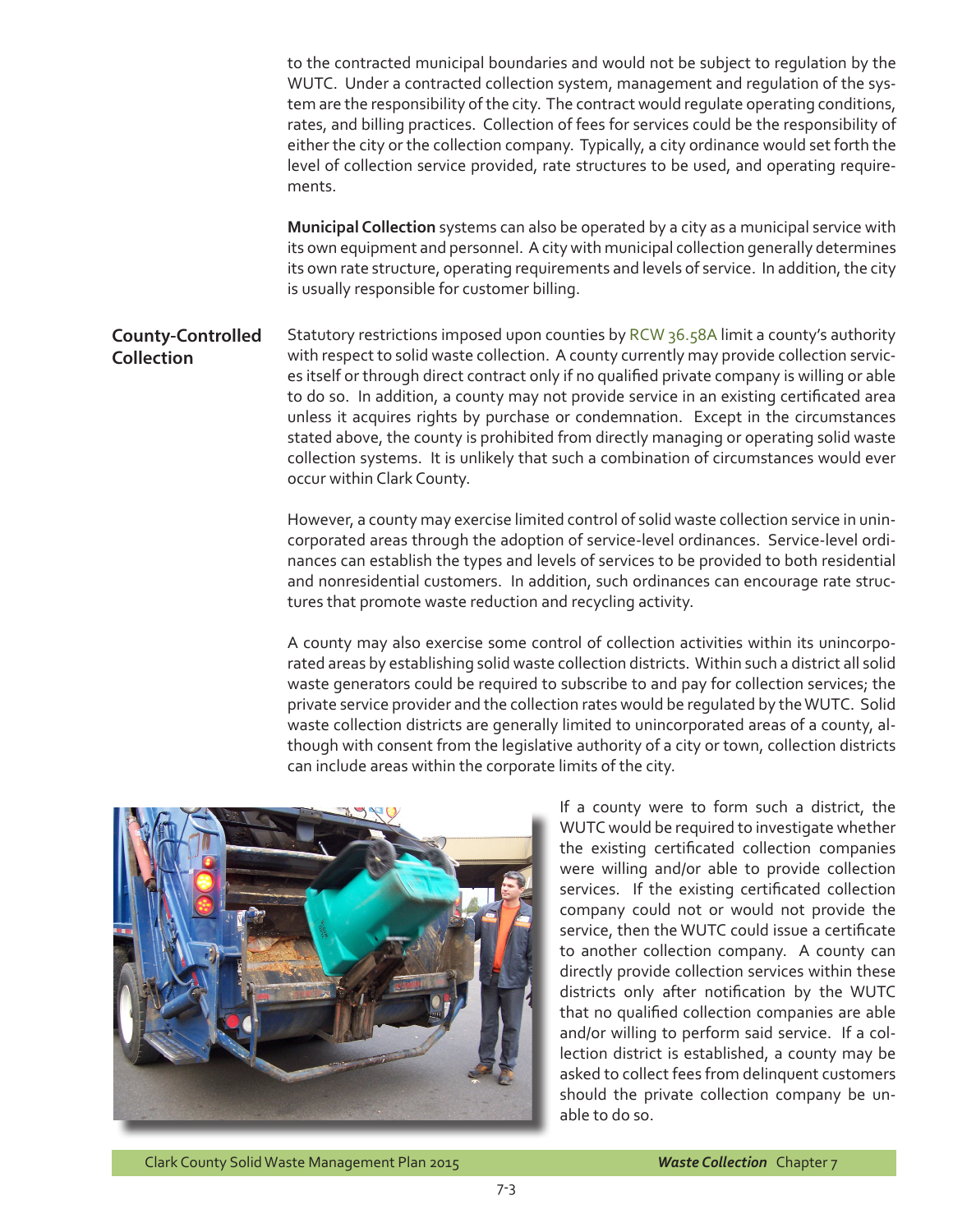## *Table 7-1 Summary of the differences in solid waste collection systems.* **Solid Waste Collection System Characteristics**

| <b>System Type</b>                              | State-<br><b>Controlled</b> | <b>City-Controlled</b>    | County-<br>Controlled        |                           |                                                            |
|-------------------------------------------------|-----------------------------|---------------------------|------------------------------|---------------------------|------------------------------------------------------------|
|                                                 |                             | <b>State</b><br>Authority | Contract                     | Municipal                 | <b>Solid Waste</b><br><b>Collection Dist.</b> <sup>a</sup> |
| Collector                                       | Private                     | Private                   | Private                      | Municipality              | Private <sup>b</sup>                                       |
| Operating<br>conditions and<br>Review authority | WUTC <sup>c</sup>           | WUTC <sup>c</sup>         | Municipality                 | Municipality              | WUTC <sup>c</sup>                                          |
| Rate approval<br>authority                      | <b>WUTC</b>                 | WUTC <sup>d</sup>         | Municipality                 | Municipality              | <b>WUTC</b>                                                |
| Subscription to<br>collection service           | Voluntary                   | Voluntary or<br>mandatory | Voluntary or<br>mandatory    | Voluntary or<br>mandatory | Voluntary                                                  |
| <b>Billing</b><br>responsibility                | Collector                   | Collector                 | Municipality or<br>collector | Municipality              | Collector <sup>e</sup>                                     |

(Under State, City, and County Control)

**a** Only in unincorporated areas, or in incorporated areas with consent of the legislative authority of the city or town.

**b** If no certificated hauler can provide service, the county may provide service.

**c** Although municipal governments can adopt service level ordinances, the Washington Utilities and Transportation Commission (WUTC) is the authority charged with enforcing compliance.

**d** City has authority to include licensing tax.

**e** County must collect fees if users are delinquent.

#### **Current Collection Practices** Solid waste in Clark County is currently being collected by both private companies and municipal government agencies which are regulated and operating under the authorities previously described. Table 7-2 describes the collection entities in Clark County currently providing MSW collection services.

### **Table 7-2 MSW Collection Entities in Clark County**

| Service Provider                          | Parent<br>Company | <b>WUTC</b><br><b>Certificate</b><br><b>Number</b> | <b>Address</b>                                       |
|-------------------------------------------|-------------------|----------------------------------------------------|------------------------------------------------------|
| <b>Waste Connections of</b><br>Washington | <b>WCW</b>        | $G - 253$                                          | 9411 N.E. 94th Avenue<br>Vancouver, Washington 98662 |
| Waste Control Inc.                        | None              | $G-101$                                            | P.O. Box 148<br>Kelso, Washington 98626              |
| City of Camas                             | <b>None</b>       | <b>None</b>                                        | 616 N.E. 4th Avenue<br>Camas, Washington 98607       |
| Basin Disposal Inc. (inactive) None       |                   | $G - 118$                                          | PO Box 3850<br>Pasco, Washington 99302-3850          |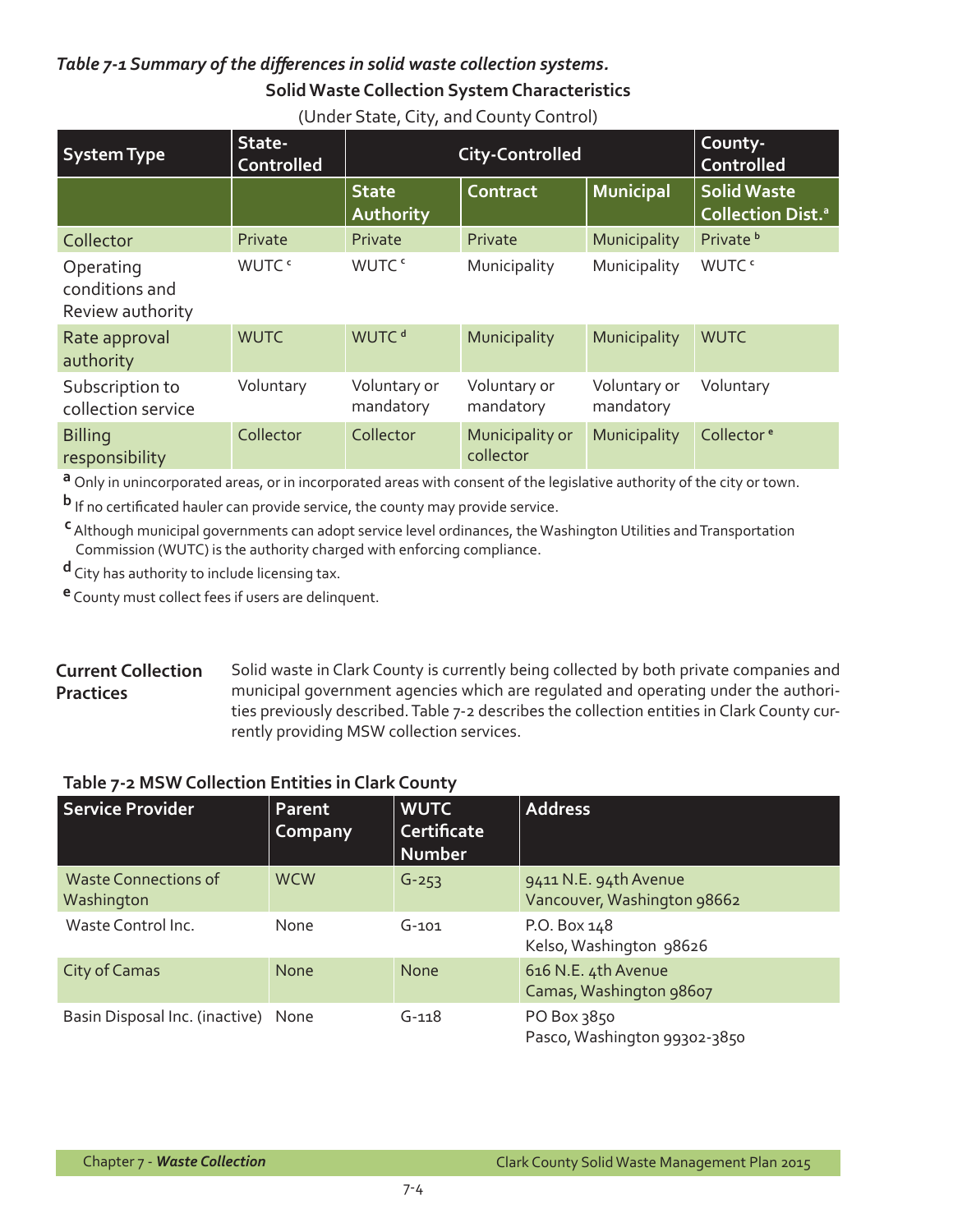#### Historical Process Prior to August 1, 1996, most solid waste collection in Clark County was performed by the Clark County Disposal Group (CCDG) under a variety of municipal contracts and WUTC-certificates. On that date Browning-Ferris Industries of Washington, Inc. (BFI) purchased CCDG and subsequently consolidated its WUTC operating authorities under one certificate. In 1997 Waste Connections of Washington (WCW) purchased BFI's holdings in Clark County. WCW then purchased Evergreen Waste Systems in September 1998, and purchased Columbia Resource Company in March 1999. In August 2005, WCW acquired the municipal contracts, accounts, and operating equipment of Waste Management of Vancouver.

The various contracted or permitted collection service areas are described below.

- The City of Vancouver contracts with Waste Connections of Washington, (WCW) to provide collection services throughout the city.
- WCW provides collection services under WUTC authority in the unincorporated areas of Clark County and the Cities of Battle Ground, La Center, and Yacolt. WCW services the City of Ridgefield under municipal contract.
- WCW provides collection services in the northwest corner of Clark County and within the City of Woodland.
- The City of Washougal contracts with WCW to provide residential and nonresidential collection services within the city.
- The City of Camas collects residential and some nonresidential accounts with city equipment and crews. WCW currently provides collection service for other nonresidential accounts under contract with the City of Camas.
- Basin Disposal, Inc. has an inactive permitted service area in and near Camas.

Table 7-3 summarizes the current residential and non-residential Municipal Solid Waste (MSW) collection service characteristics in Clark County.

#### **Area and Jurisdiction Regulatory Authority Service Provider Mandatory Collection? Billing Responsibility** City of Vancouver City-contracted WCW Yes Service provider City of Camas City City City of Camas & Yes **WCW** City and service provider City of Washougal City-contracted WCW Yes City City of Ridgefield City-contracted WCW Yes Service provider City of Battle Ground WUTC WCW No Service provider City of LaCenter WUTC WCW No Service provider Town of Yacolt WUTC WCW No Service provider Unincorporated Clark County WUTC WCW No Service provider

### **Table 7-3 MSW Collection Service Characteristics - Residential and Non-residential**

*Note: Waste Control Inc. (subcontractor)*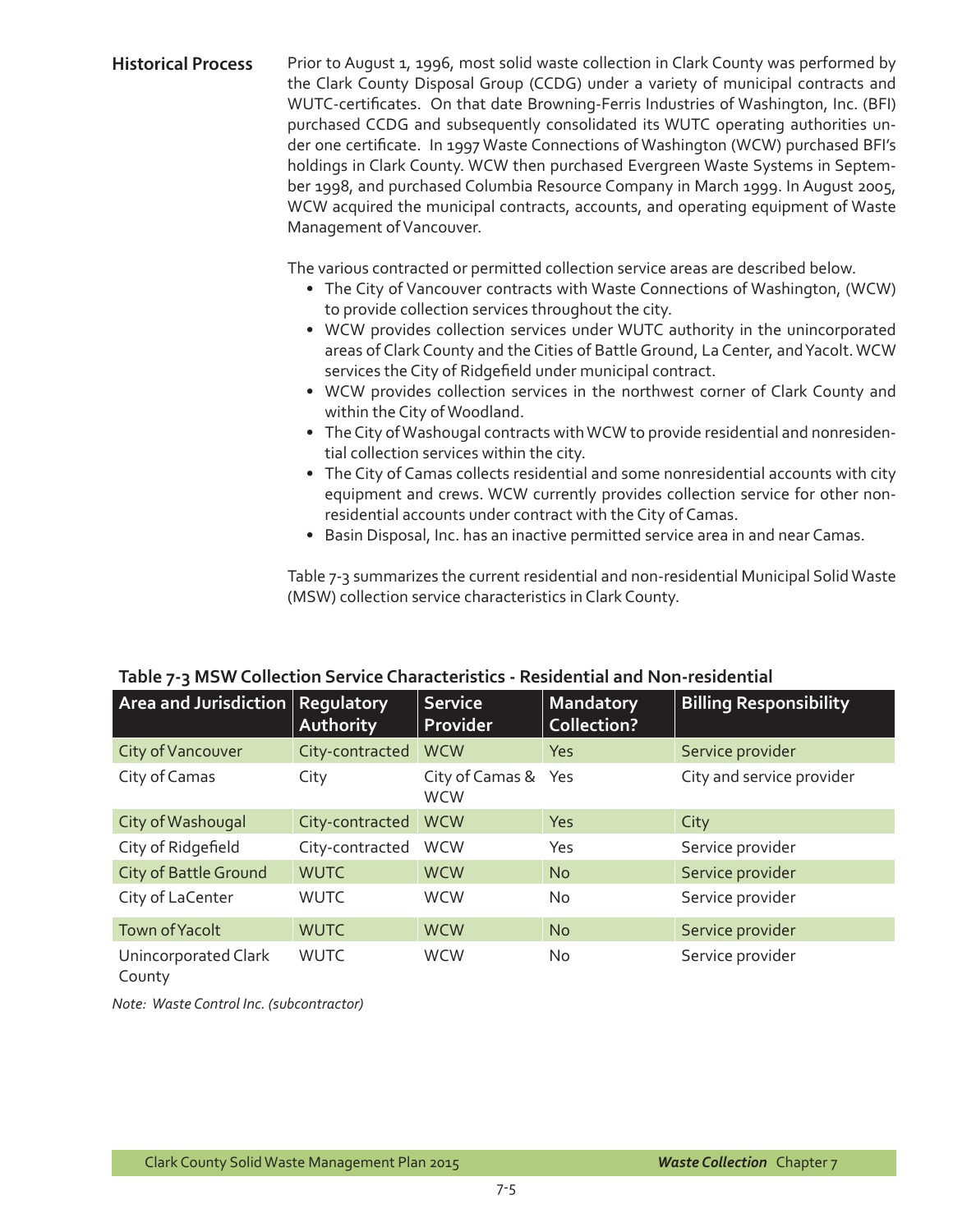The unincorporated areas of the County, as well as the cities of Battle Ground and La Center and the town of Yacolt, do not have mandatory collection. Waste generators have the choice of either subscribing to collection services provided by their WUTC-certificated company or self-hauling to a permitted disposal or transfer facility. In addition to the collection service providers described in Tables 7-3, generators can self-haul solid wastes to the CRC transfer stations, or to other processing and disposal facilities out of the region. Large self-haulers in Clark County include Vancouver School District and the Battle Ground School District. Rates or fees charged for garbage collection in Clark County vary by area and service provider. Because of the way the rates are structured, municipal rates (e.g. the City of Vancouver) often provide more incentive to reduce waste than WUTC service area rates. The collection of recyclable materials from residential and nonresidential generators is regulated somewhat differently than the collection of general solid wastes in the State of Washington. However the WUTC, Clark County, and cities in Clark County are still in-**Rate Structures Minimum Collection Service Levels Recyclable Material Collection** Minimum collection service level options include: • Recycling for all garbage customers in Clark County unincorporated and rural areas. • Garbage (and recycling) for all customers in urban growth areas. • Commercial recycling would also make an impact on local jobs. Requiring residential recycling for existing garbage customers would add an additional 5000 customers in the rural area which would equate to 1-2 new driver jobs. Based on the available data the additional 5,000 rural recycling customers would generate an addition 2000 tons of recycling. 1,000 tons of materials create a net 2.27 additional jobs versus landfilling the same 1,000 tons. This could lead to an additional 4 to 5 jobs (not all of these jobs would be in Clark County). If garbage were made mandatory along with recycling, additional customers would be added. For example, the City of Battle Ground has about 1500 customers that don't subscribe to garbage or recycling service. Note that some recycling would be offset by a reduction of self-hauled drop off recycling. There are about 3000 commercial Waste Connections customers that don't have recycling service (they may drop off or use another service provider).



volved in the regulatory process. The self-hauling of recyclable materials by generators to recycling centers, transfer stations or other location is not regulated. (Additional in-

*Recycle bins - Photo source: City of Vancouver, WA*

Chapter 7 - *Waste Collection*

Clark County Solid Waste Management Plan 2015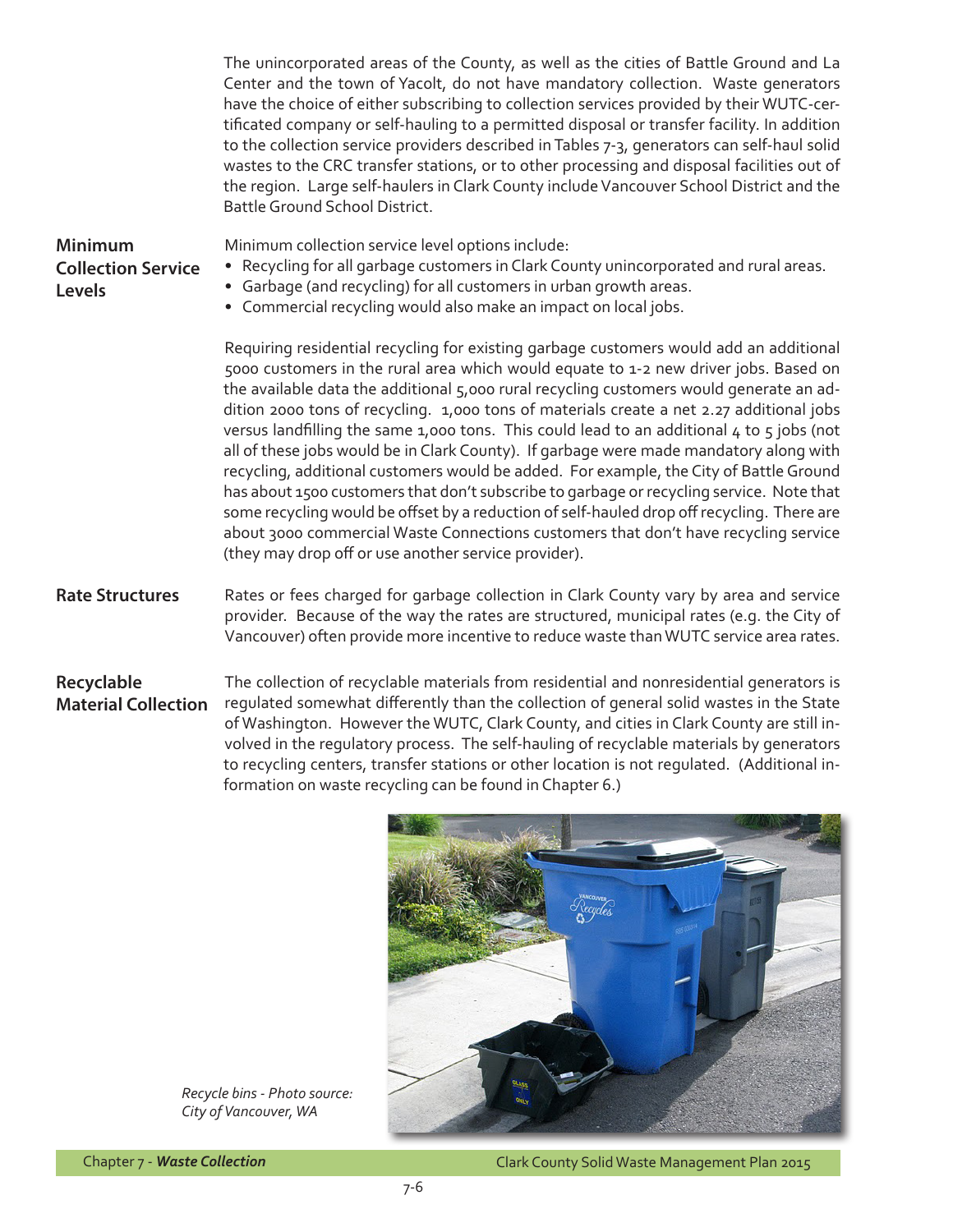### **Residential Collection for Recycling**

The collection and transportation of recyclable materials and yard waste from singlefamily and multifamily residences is regulated under [RCW 81.77](http://apps.leg.wa.gov/rcw/default.aspx?cite=81.77) and [RCW 36.58](http://apps.leg.wa.gov/RCW/default.aspx?cite=36.58). Under these statutes, counties have the authority to directly regulate the collection of source separated recyclable materials. Local government jurisdictions, including both counties and cities, have the option to either contract directly with a private collection company to provide residential recyclable materials collection services, or to delegate the responsibility to the WUTC. If the local government contracts directly with a collection company, then it thereby regulates collection activities and the WUTC is not involved. However, if the authority is delegated to the WUTC, then a WUTC-certificated collection company would provide the collection service, with WUTC regulating the activity as previously described in this chapter. In addition to these two options, cities have the option of providing recyclable collection services within their jurisdictional boundaries by using city personnel and equipment.

Currently WCW has contracted with the County and the cities of Battle Ground, La Center, and Yacolt to provide residential recycling collection services (both single family and multifamily) within those cities and also in all of the unincorporated areas of Clark County. The City of Vancouver contracts for residential recycling collection services (both single family and multifamily) with WCW. The cities of Camas, Ridgefield and Washougal have separate contracts with WCW to collect recyclable materials from both single-family and multifamily residences within their jurisdictions.

Since 2009 residential customers in all cities and unincorporated areas of the county are provided with the same style of curbside recycling collection equipment (a roll cart for commingled recyclable paper, metal, and plastic items, with a separate bin for glass bottles), which simplifies public information as well as collection. In Vancouver and in the rural unincorporated areas recycling is collected biweekly; in all other cities and in the urban unincorporated area it is collected weekly. Multifamily residences are provided with weekly or twice-weekly collection as appropriate. 65-gallon roll carts are provided to customers with weekly collection; 95-gallon roll carts are provided to customers with biweekly collection. Smaller roll carts are available to customers upon request. More detail about the residential recycling program is provided in Chapter 6, Waste Diversion, and in Chapter 8, Waste Transfer and Material Recovery.

**Non-residential Collection for Recycling** The collection and transport of recyclable materials from nonresidential generators is regulated by the WUTC under [RCW 81.80](http://apps.leg.wa.gov/rcw/default.aspx?cite=81.80). Three types of authorities are established in RCW 81.80, including common carriage, contract carriage, and private carriage. Counties have no authority to regulate the collection and transportation of nonresidential recyclable materials. Cities may enter into non-exclusive contracts with providers of non-residential recycling services or may establish a regulatory framework to direct the nature of their activity and services within the jurisdiction. Local businesses, however, may choose to make other collection arrangements.

> Common carriers are permitted by the WUTC and can collect a specific commodity (or commodities) within a designated geographic territory. Common carriers do not own the commodity being hauled; they are simply providing a transportation service for the owner. For example: a private company hauling cardboard from nonresidential generators to an independently operated recycling facility would be a common carrier. Common carriers are required to provide collection and transportation service to anyone requesting the service within the collection territory. Fees are negotiated between the carrier and the customer.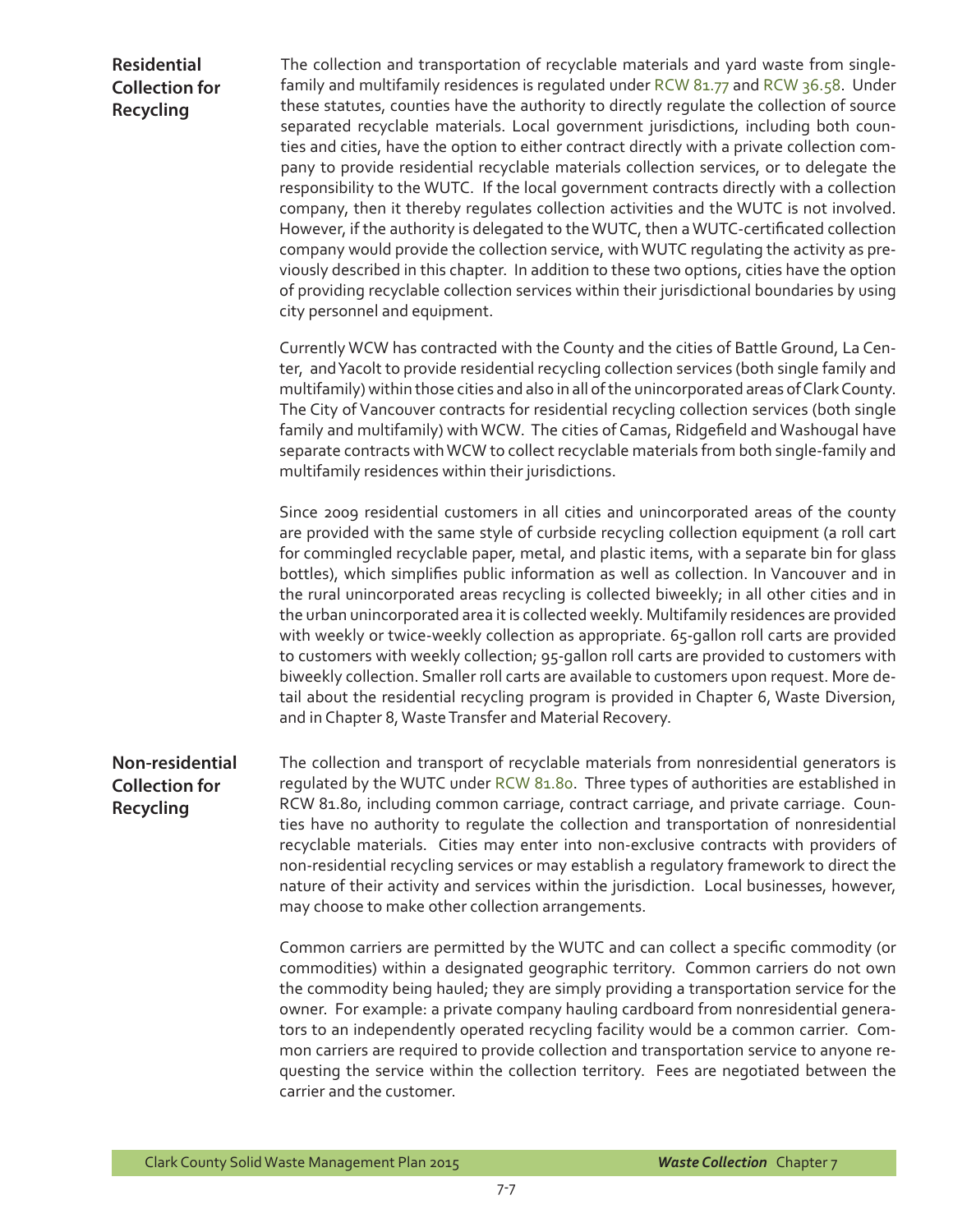Contract carriers are permitted by the WUTC and can collect a specific commodity (or commodities) from a single nonresidential generator. For example: an independent company collecting cardboard from a single manufacturing company would be a contract carrier. Contract carriers negotiate the tariff or fee paid for the service with the waste generator without WUTC involvement.

Private carriers are not subject to regulation by the WUTC. Private carriage involves the collection and transportation of a commodity (or commodities) by either the commodity generator or the commodity user, if the collection and transport activity is incidental to the overall or primary business of the generator or user. For example: a large manufacturing facility that self-hauled small amounts of cardboard to a local recycler would be considered a private carrier. Recycling firms that collect their own materials for further processing and marketing are also considered private carriers.

As summarized in Chapter 6, the City of Vancouver has established a licensing program that pertains to common carriers collecting recyclable materials within the city limits. A key purpose of this requirement is to obtain data on recycling activities within the jurisdiction.

The City of Vancouver regulates commercial recycling haulers. All recycling collectors obtain from the City a license which is renewed annually. Licensed recyclers must comply with the code requirements, and are only to collect source-separated recyclables. An annual report on tons or cubic yards collected is required at the end of each year. Clark County will be developing a similar program for registering commercial recycling haulers.

Table 7-4 below summarizes all off the solid waste collection services all County jurisdictions.

| <b>Municipal Solid Waste (MSW) Collection</b> |                         |                                                |                                       |                      |  |  |
|-----------------------------------------------|-------------------------|------------------------------------------------|---------------------------------------|----------------------|--|--|
| <b>Area and Jurisdiction</b>                  | Regulatory<br>Authority | <b>Service Provider</b>                        | <b>Mandatory</b><br><b>Collection</b> | <b>Contract Term</b> |  |  |
| City of Vancouver                             | City-contracted         | <b>WCW</b>                                     | Yes                                   | January 31, 2020     |  |  |
| City of Camas                                 | City                    | City of Camas                                  | <b>Yes</b>                            | n/a                  |  |  |
| City of Washougal                             | City-contracted         | <b>WCW</b>                                     | Yes                                   | April 1, 2024        |  |  |
| City of Ridgefield                            | City-contracted         | <b>WCW</b>                                     | Yes                                   | December 31, 2019    |  |  |
| City of Battle Ground                         | <b>WUTC</b>             | <b>WCW</b>                                     | <b>No</b>                             | n/a                  |  |  |
| City of La Center                             | <b>WUTC</b>             | <b>WCW</b>                                     | N <sub>o</sub>                        | n/a                  |  |  |
| Town of Yacolt                                | <b>WUTC</b>             | <b>WCW</b>                                     | No.                                   | n/a                  |  |  |
| <b>Unincorporated Clark</b><br>County         | <b>WUTC</b>             | WCW; Waste Control No<br>Inc. (sub-contractor) |                                       | n/a                  |  |  |

### **Table 7-4 Summary of Solid Waste Collection Services**

*(Table continued on next page)*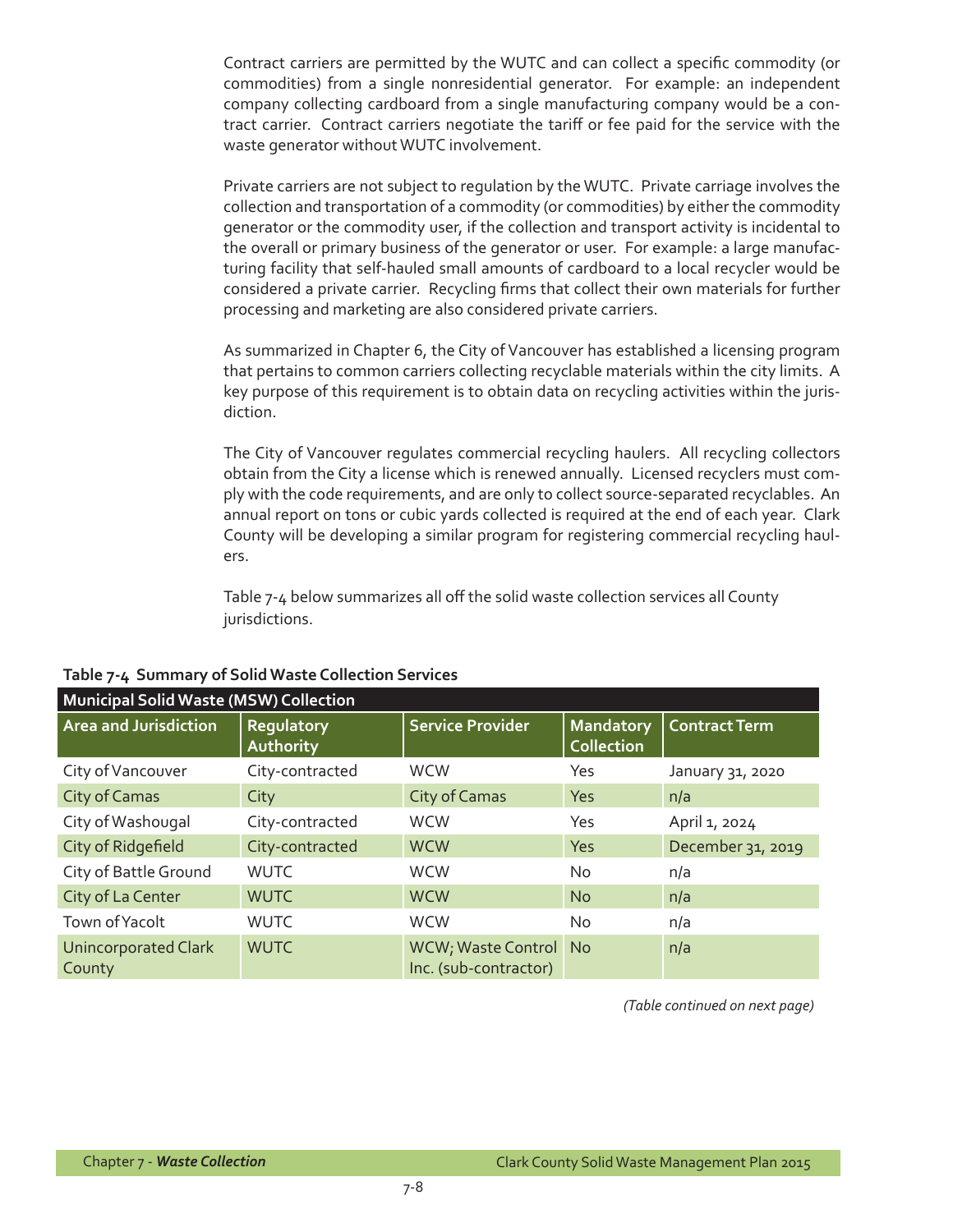| <b>Recycling Collection</b>           |                     |                                                     |           |                   |
|---------------------------------------|---------------------|-----------------------------------------------------|-----------|-------------------|
| City of Vancouver                     | City-contracted     | <b>WCW</b>                                          | Yes       | January 31, 2020  |
| City of Camas                         | City-contracted     | <b>WCW</b>                                          | Yes       | December 31, 2019 |
| City of Washougal                     | City-contracted     | <b>WCW</b>                                          | Yes       | April 1, 2024     |
| City of Ridgefield                    | City-contracted     | <b>WCW</b>                                          | Yes       | December 31, 2019 |
| City of Battle Ground                 | County - contracted | <b>WCW</b>                                          | No        | December 31, 2018 |
| City of La Center                     | County - contracted | <b>WCW</b>                                          | <b>No</b> | December 31, 2018 |
| Town of Yacolt                        | County - contracted | <b>WCW</b>                                          | No        | December 31, 2018 |
| <b>Unincorporated Clark</b><br>County | County - contracted | WCW; Waste Control<br>Inc. (WCW sub-<br>contractor) | <b>No</b> | December 31, 2018 |
| <b>Yard Waste Collection</b>          |                     |                                                     |           |                   |
| City of Vancouver                     | City-contracted     | <b>WCW</b>                                          | No        | January 31, 2020  |
| City of Camas                         | City-contracted     | <b>WCW</b>                                          | <b>No</b> | December 31, 2019 |
| City of Washougal                     | City-contracted     | <b>WCW</b>                                          | <b>No</b> | April 1, 2024     |
| City of Ridgefield                    | City - contracted   | <b>WCW</b>                                          | <b>No</b> | December 31, 2019 |
| City of Battle Ground                 | County-contracted   | <b>WCW</b>                                          | No        | July 31, 2023     |
| City of La Center                     | County - contracted | <b>WCW</b>                                          | <b>No</b> | July 31, 2023     |
| Town of Yacolt                        | County - contracted | <b>WCW</b>                                          | No        | July 31, 2023     |
| <b>Unincorporated Clark</b><br>County | County - contracted | <b>WCW</b>                                          | <b>No</b> | July 31, 2023     |

Note: WCW's office is located at 12115 NE 99th St #1830, Vancouver, Washington and City of Camas office is located at 616 NE 4th Avenue, Camas, Washington; Basin Disposal, Inc. has an inactive permitted WUTC service area in and near Camas.

> Waste collection systems are able to readily adapt to changes in customers served with additional equipment, manpower and periodic adjustments to route schedules. As most of the collection within the regional area is performed under contract, these contract rates take into consideration increases to the customer base. WUTC also has the ability to review rates for G-certificated hauler which also incorporates review of the customer base. All of the collection contracts have extension provisions. The County's residential recycling collection contract expires in December 31, 2018 and has one 1-year extension. The County will issue a Request For Proposals for this service when the current contract is due to expire.

*Collection - Photo source: City of Vancouver, WA*



**Project Solid Waste Collection**

Population projections for the County (by jurisdiction) are shown in Table 7-5 for the next ten years.